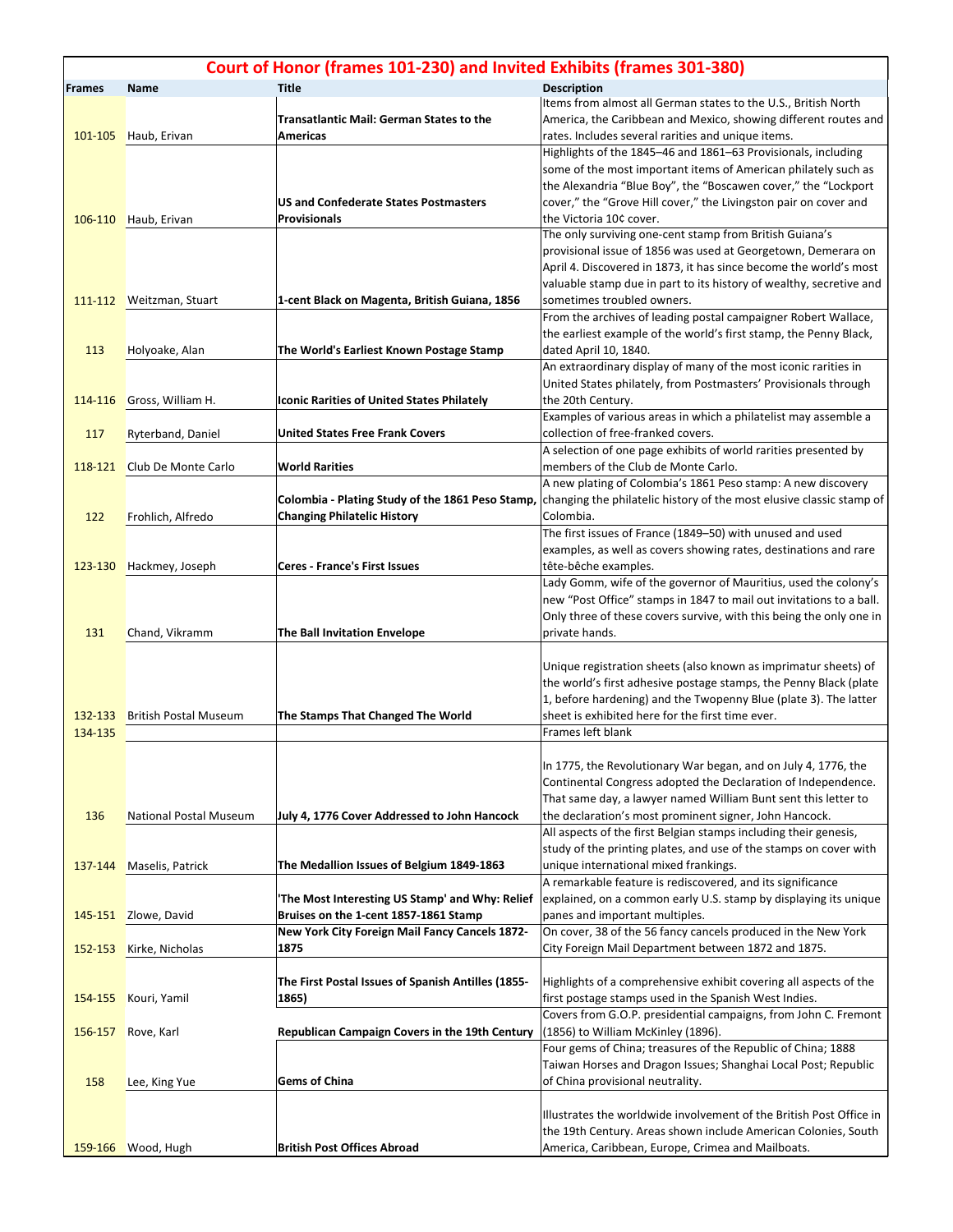|         |                                  |                                                                                                           | Congress enacted uniform U.S. postage rates in 1845, but did not                                                                   |
|---------|----------------------------------|-----------------------------------------------------------------------------------------------------------|------------------------------------------------------------------------------------------------------------------------------------|
|         |                                  |                                                                                                           | authorize a national postage stamp issue until 1847. Robert H.                                                                     |
| 167-168 | In Memory of Leonard             | New York Postmaster's Provisional Issues of 1845 stepped in to fill the gap with their own issues.        | Morris of New York was the first of the local postmasters who                                                                      |
|         | Kapiloff                         |                                                                                                           | All aspects of the Mobile C.S.A. provisional issue, showing all of                                                                 |
| 169     | Koppersmith, Van                 | Mobile, Alabama CSA Provisional Issue                                                                     | the rates and most of the important or unusual uses.                                                                               |
|         |                                  |                                                                                                           |                                                                                                                                    |
|         |                                  |                                                                                                           | The first issues of Chile (1853-65) with unused and used                                                                           |
| 170-177 | Hackmey, Joseph                  | <b>The Colon Stamps of Chile</b>                                                                          | examples, as well as covers showing rates and destinations.                                                                        |
|         |                                  |                                                                                                           | The historic Roll of Distinguished Philatelists was inaugurated in                                                                 |
|         |                                  |                                                                                                           | 1920. All five sections of it are exhibited here, with an explanation                                                              |
|         | 178-182 Aitchison, Jon           | The Roll of Distinguished Philatelists                                                                    | about its history and relevance.                                                                                                   |
|         |                                  | "No Taxation Without Representation" The                                                                  | Documents bearing stamps required under Britain's Stamp Act of                                                                     |
| 183-184 | Antizzo, Joseph                  | <b>Stamps that Caused the American Revolution</b>                                                         | 1765, for use in the American Colonies.                                                                                            |
|         |                                  |                                                                                                           | The varied ways in which waterways were critical to the carriage                                                                   |
|         |                                  | The Vital Role of Waterways in the Carriage of                                                            | of mail when land-based means were cut off or made impractical                                                                     |
| 185-186 | Roth, Steven M.                  | <b>Confederate Mail</b>                                                                                   | during the Civil War.                                                                                                              |
|         |                                  |                                                                                                           | These stamps, for government use only, were the largest                                                                            |
| 187-188 | Lanphear III, Lester C.          | U.S. Departmentals, 1873-1884                                                                             | engraved set issued in a single day.                                                                                               |
|         |                                  |                                                                                                           |                                                                                                                                    |
| 189     | Middendorf, J. William           | <b>Desperate Times, Desperate Measures: Stamp</b><br><b>Production in the War-Torn Confederate States</b> | Stamp printing methods of the Confederacy, including<br>typesetting, lithography, typography and engraving.                        |
|         |                                  | The United States 1869 Issue on Packet Mail to                                                            | The 1¢ through 30¢ values on ten different route and rate                                                                          |
| 190     | Walske, Steven                   | France, 1869-1871                                                                                         | combinations.                                                                                                                      |
|         |                                  |                                                                                                           | Important letters from the Kingdom of Guatemala during the                                                                         |
| 191-192 | Mazepa, James                    | <b>Gems of Colonial Central America</b>                                                                   | Spanish colonial period.                                                                                                           |
|         |                                  | Transcontinental Pony Express: April 1860 to                                                              | The rates and markings from all four Pony Express rate periods, in                                                                 |
| 193     | Walske, Steven                   | October 1861                                                                                              | both eastbound and westbound directions.                                                                                           |
|         |                                  |                                                                                                           |                                                                                                                                    |
|         |                                  |                                                                                                           | Errors, freaks and oddities, including major plate, perforation and                                                                |
|         |                                  |                                                                                                           | color-omission errors, of the Great Americans series of U.S.                                                                       |
|         |                                  |                                                                                                           | definitive stamps (1980-99). Many pieces are unusual, some                                                                         |
| 194     | Brody, Roger                     | <b>Great Americans Issue / Production Varities</b>                                                        | unique and several are the source for catalog listings.                                                                            |
|         |                                  |                                                                                                           | Rare usages of the Finnish 1865 and 1866 issue rouletted                                                                           |
|         |                                  |                                                                                                           | revenues on fiscal documents: shares, newspapers, stamped                                                                          |
|         |                                  | The Rouletted Revenue Stamps of Finland 1865-                                                             | paper with mixed penny-kopeck frankings, and high<br>denominations                                                                 |
| 195     | Mäkinen, Jukka                   | 1880: Rare Usages                                                                                         | Covers of historic and philatelic importance from Indian Territory,                                                                |
|         |                                  |                                                                                                           | from the earliest known until the day it became a part of the state                                                                |
| 196     | Crosby, Joe                      | <b>Highlights of Indian Territory Postal History</b>                                                      | of Oklahoma (1824-1907).                                                                                                           |
|         |                                  |                                                                                                           |                                                                                                                                    |
|         |                                  |                                                                                                           | The 1869 Pictorial Issue includes the first bicolored United States                                                                |
|         |                                  |                                                                                                           | postage stamps, and the first to show themes other than                                                                            |
| 197     | A. Collector                     | <b>Stamps of the 1869 Pictorial Issue</b>                                                                 | portraits. This issue also produced the first inverted-center errors.                                                              |
|         |                                  |                                                                                                           | Printed in Spain and shipped in two fleets - one via Panama to                                                                     |
|         |                                  |                                                                                                           | Lima for Peru and another to Veracruz for Mexico and from there                                                                    |
|         |                                  | Spanish Colonial "Papel Sellado," the First Issue                                                         | to the Philippines - these classic papers tell the story of the first                                                              |
| 198     | Ebner, Ralph                     | 1640-41 and Its Usages                                                                                    | taxation in the Americas.                                                                                                          |
|         |                                  |                                                                                                           |                                                                                                                                    |
|         |                                  | Royal Mail Steam Packets Through Mobile,                                                                  | A complete showing of R.M.S.P. covers through Mobile showing<br>virtually all known origins, rates and destinations, including all |
| 199     | Koppersmith, Van                 | Alabama: January 1849-August 1850                                                                         | recorded British Crown "Paid" markings from the route.                                                                             |
|         |                                  |                                                                                                           | Theodore E. Steinway's collection showing postage stamps of the                                                                    |
|         |                                  |                                                                                                           | world connected with music, musical instruments, musicians and                                                                     |
|         | Spellman Museum of               |                                                                                                           | composers, presented as a document of contemporary human                                                                           |
| 200-204 | <b>Stamps and Postal History</b> | <b>Music in Philately</b>                                                                                 | activity.                                                                                                                          |
|         |                                  |                                                                                                           |                                                                                                                                    |
|         |                                  | Mexico - The Guadalajara Provisional Issue of                                                             | Stamps and postal history of this elusive issue created by the                                                                     |
| 205-209 | Rodriquez, Omar J.               | 1867-1868 - How a cancel becomes a stamp                                                                  | postmaster of Guadalajara during the ill-fated Maximilian Empire.                                                                  |
|         |                                  |                                                                                                           | Examples of early Afghanistan revenue stamps, such as bills of                                                                     |
|         |                                  |                                                                                                           | exchange and court fees (among many others) used between                                                                           |
| 210     | Ross, Joseph                     | <b>Afghanistan Revenue Stamps</b>                                                                         | 1871 and 1899.                                                                                                                     |
| 211-212 |                                  |                                                                                                           | <b>TBA</b>                                                                                                                         |
|         |                                  | <b>Local District and Company U.S. Narcotic</b>                                                           | Emergency measures were taken when stamps were not available                                                                       |
| 213     | Lesher, Ronald                   | <b>Provisionals</b>                                                                                       | from the Bureau of Engraving and Printing.                                                                                         |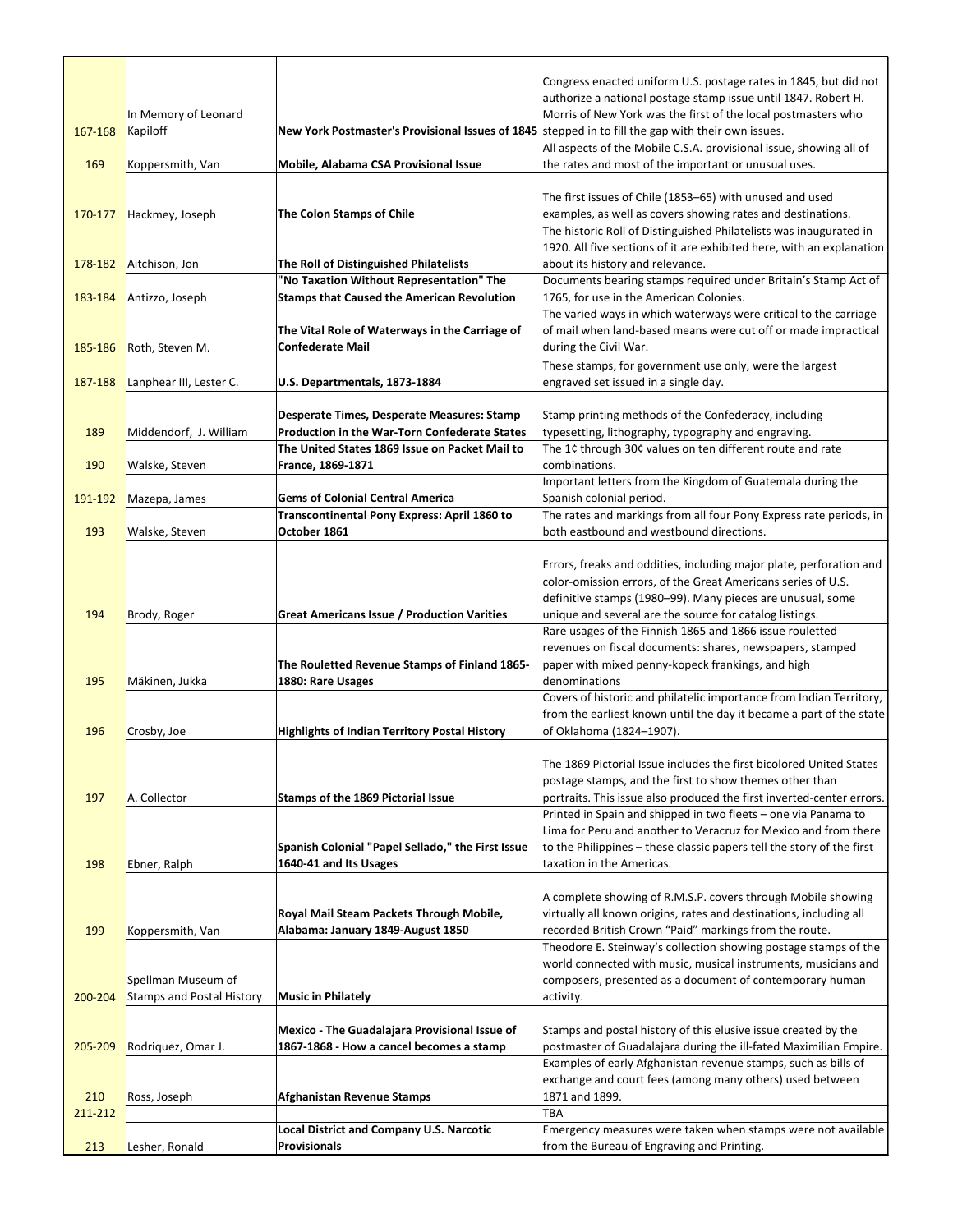|         |                         |                                                                | Development of government carrier service in the United States,                                                                 |
|---------|-------------------------|----------------------------------------------------------------|---------------------------------------------------------------------------------------------------------------------------------|
|         |                         | <b>Street Fighting: New York City Carrier and Local</b>        | shown in New York City with the independent local posts that                                                                    |
|         | 214-221 Mazza, Tom      | Mail - 1840-1863                                               | spurred that development.                                                                                                       |
|         |                         |                                                                | Japanese collection of etched stamps. Dragon and cherry-blossom                                                                 |
| 222-229 | Nathaniel, Yigai        | Japan: Etched Stamps 1871-1875                                 | stamps and covers from 1871 to 1875.                                                                                            |
|         |                         |                                                                | Millions of this stamp were printed as part of a 2001 set honoring                                                              |
|         |                         |                                                                | actors, but after Hepburn's son objected to her depiction with a                                                                |
|         |                         |                                                                | cigarette, the print run was destroyed. Just three sheets of ten                                                                |
|         |                         |                                                                | survived; how a handful came to be postally used has yet to be                                                                  |
| 230     | Wright, Bruce           | <b>Audrey Hepburn Unissued Semi-Postal Stamp</b>               | explained.                                                                                                                      |
| 301-308 |                         | Springfield USA - The 2009 U.S. Simpsons Stamp<br><b>Issue</b> | The 2009 U.S. Simpsons stamps, showing how each of the 50<br>states truly has a connection to the television show.              |
|         | Bigalke, Jay            |                                                                | A fun in philately fabricated exhibit about the historic and                                                                    |
|         |                         |                                                                | dynamic role that the village of Cahoots played in the                                                                          |
| 309     | Brody, Roger            | <b>In Cahoots</b>                                              | development of New York State, and the nation.                                                                                  |
|         |                         |                                                                |                                                                                                                                 |
| 310     | Trepel, Scott R.        | The Japanese-American World War II Experience                  | The story of Japanese in the U.S. during World War II.                                                                          |
|         |                         | Philadelphia Buildings on 19th Century                         | Philadelphia civic and commercial buildings pictured on pre-1900                                                                |
| 311     | Galatan-Stone, Helen M. | <b>Advertising Covers</b>                                      | covers.                                                                                                                         |
|         |                         |                                                                | Exploring the philatelic and postal history aspects of wine and                                                                 |
| 312     | Trepel, Scott           | <b>In Vino Veritas</b>                                         | viniculture.                                                                                                                    |
|         |                         |                                                                |                                                                                                                                 |
|         |                         |                                                                | Earliest documented uses of the first nine 3¢ plates and the early                                                              |
| 313     | Allen, James            | United States 1851-1860 3-cent Rarities                        | and rarest colors of the imperforate and perforated series.                                                                     |
|         |                         |                                                                |                                                                                                                                 |
|         |                         |                                                                | Through the use of original sketches and hand drawn First Day                                                                   |
|         |                         |                                                                | Covers, this exhibit tells the story of the 1969 moon landing                                                                   |
| 314-315 | Calle, Chris            | <b>First Man on the Moon</b>                                   | commemorative (U.S. Scott C76) and its designer, Paul Calle.                                                                    |
|         |                         |                                                                | Alta California includes parts of the present states of California,                                                             |
|         |                         |                                                                | Nevada, Utah and other states, from 1768 to statehood in 1850.                                                                  |
| 316     | A. Collector            | <b>Alta California</b>                                         | The highlight is a 1776 autographed letter signed by the recently<br>sainted Junipero Serra.                                    |
|         |                         |                                                                | The range of letters and markings that were sent on Cunard                                                                      |
|         |                         | The 'Special Arrangement' Between Liverpool                    | steamers under a "closed bag" agreement before the U.S.-U.K.                                                                    |
| 317     | Schwartz, Mark          | and the U.S., 1843-1848                                        | Treaty of 1848.                                                                                                                 |
|         |                         |                                                                |                                                                                                                                 |
|         |                         |                                                                | Covers that follow and celebrate the life of Abraham Lincoln, one                                                               |
|         |                         |                                                                | of the most beloved American presidents. A Lincoln free frank,                                                                  |
|         |                         |                                                                | campaign and patriotic envelopes, and mourning envelopes                                                                        |
| 318     | A. Collector            | <b>Abraham Lincoln</b>                                         | published after his assassination are among the highlights.                                                                     |
|         |                         |                                                                | Eye-catching designs from the mid-1800's - New York delivery                                                                    |
| 319-320 | Forster, Dale           | <b>Valentines - Expressions of Love</b>                        | options.                                                                                                                        |
|         |                         | The Postal Markings of Newbury and                             |                                                                                                                                 |
|         |                         | <b>Newburyport, Mass. During the Stampless</b>                 | An illustration of the markings used there until stamps became                                                                  |
| 321     | Schwartz, Mark          | Period: 1755-1855                                              | required in January 1856.                                                                                                       |
|         |                         |                                                                |                                                                                                                                 |
|         |                         |                                                                | A study of this iconic stamp including essays and proofs, examples<br>of the issued stamp unused, used and on cover to and from |
| 322-324 | Heijtz, Stefan          | New York Postmaster's Provisional 1845-1847                    | different U.S. states and a number of foreign destinations.                                                                     |
|         |                         |                                                                | Terrorism postal history reveals early domestic to criminal,                                                                    |
|         |                         |                                                                | political, religious, to radical Islamic examples from Libyan and                                                               |
|         |                         |                                                                | Palestinian sources. Featuring the Unabomber to the Lockerbie                                                                   |
| 325     | Berlin, Steven          | Terrorism/Impact on the Mails, 1922-1989                       | disaster.                                                                                                                       |
|         |                         |                                                                | Illustrated lettersheets and envelopes depicting buildings and                                                                  |
| 326-328 | Heller, Michael         | New York City, Illustrated - 1845-1890                         | street scenes of 19th century New York City.                                                                                    |
| 329     | Mazza, Thomas           | <b>New York City - Early Mail</b>                              | Stampless mail of New York primarily Eighteenth century.                                                                        |
| 330     | Mazza, Thomas           | New York City - 1840's                                         | Provisional and first general issue uses.                                                                                       |
|         |                         |                                                                |                                                                                                                                 |
| 331     | Mazza, Thomas           | New York City - 1850's                                         | Selection of markings and uses primarily of second general issue.                                                               |
| 332     | Mazza, Thomas           | New York City - 1860's                                         | Selection of experimental and war related covers.                                                                               |
|         |                         |                                                                | The story of the United Nations' struggle to find a permanent                                                                   |
|         |                         |                                                                | home, the decision to build in New York City, and the                                                                           |
|         |                         | The World's Capital - The United Nations                       | international effort to design the iconic UN Headquarters                                                                       |
| 333-337 | Galletti, Greg          | <b>Headquarters</b>                                            | complex.<br>Postal history about the League's struggle to maintain contact                                                      |
|         |                         |                                                                | with the world during World War II, through study of the rates                                                                  |
| 338-340 | Galletti, Greg          | The League of Nations - The War Years                          | and routes used to move the mails.                                                                                              |
|         |                         |                                                                |                                                                                                                                 |